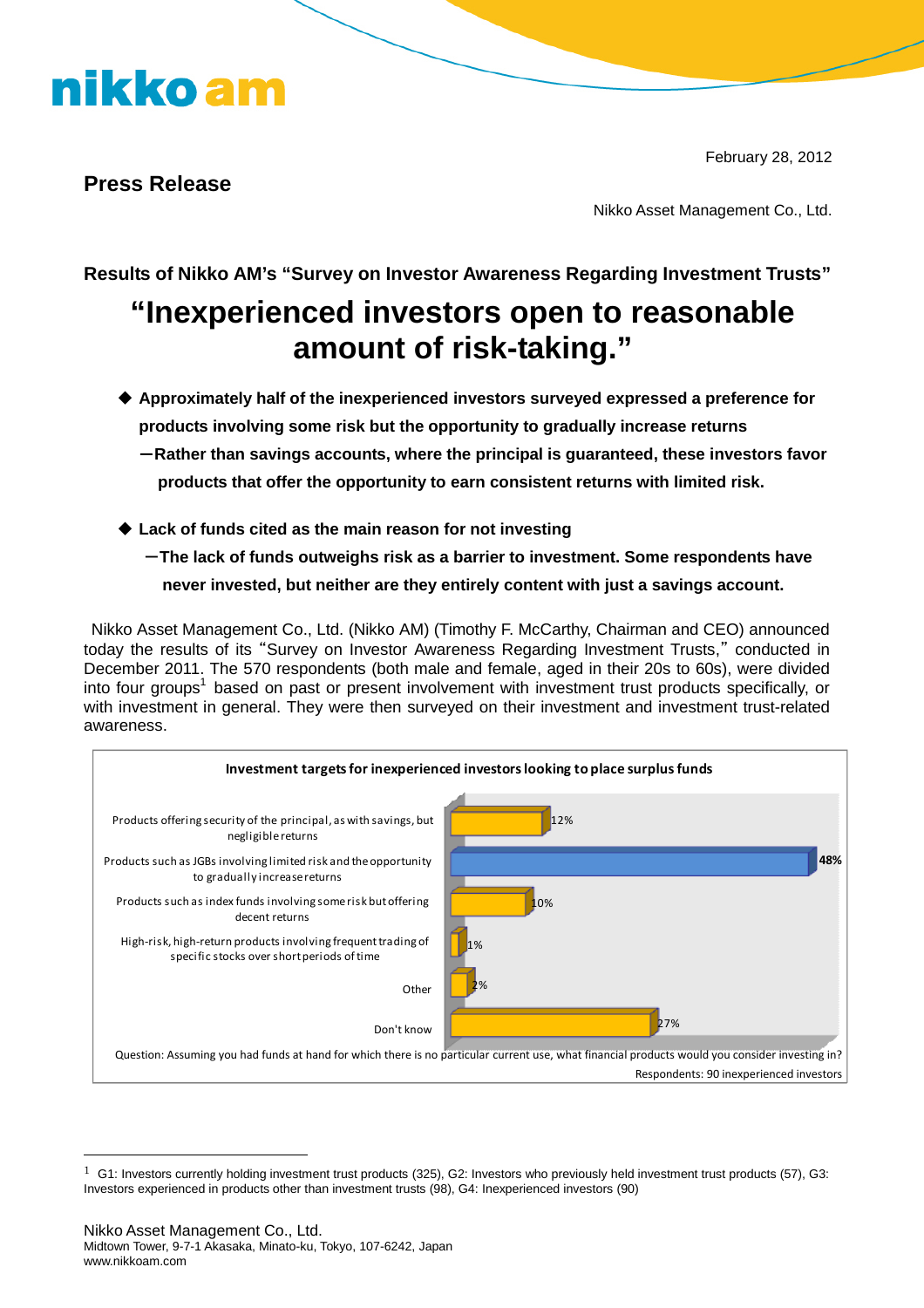# nikko am

Survey results of the group made up of inexperienced investors reveal that only around a tenth of the respondents (12%) would invest their surplus funds<sup>2</sup> in products such as savings accounts that offer the security of the principal but negligible returns. In contrast, close to half of the respondents (48%) indicated a preference for products such as JGBs, which offer the opportunity to gradually increase returns while keeping risk to a minimum. The results reveal that even inexperienced investors are open to a certain amount of risk in investment.

From among several options, a majority (64%) of inexperienced investors chose "lack of funds" as the reason for not investing, followed by 41% of respondents who chose "aversion to risking loss to principal." This shows that among inexperienced investors, lack of funds is a more significant impediment to investing than the risk of loss to the principal. The results also reveal a low awareness among inexperienced investors that investment in investment trusts can be started with only a small amount of capital. Another oft-cited reason (37%) for not investing was lack of knowledge on how to begin investing. While only a few respondents (9%) said they saw no particular need to invest and were satisfied with a savings account. Clearly there are inexperienced investors who are not content with just a savings account in this low interest rate environment, and are open to investing.



Head of Nikko AM's Market Communication Department, Takuya Shiomi, sums up the findings of the survey as follows, "We conclude that inexperienced investors are not solely concerned about the security of their principal (something that savings accounts offer), but are amenable to investments involving a reasonable amount of risk. The results of the survey also reflect inexperienced investors' disinclination to turn into serious investors, even though they may not be fully satisfied with savings accounts. Nikko AM will strive to offer products catering to such individuals—namely those who currently have funds in saving accounts for lack of alternatives, but who would like to begin investing, providing they can do so with little anxiety."

Conducted via Nikko AM's survey organization, Toshin Goikenban, the online questionnaire targeted 570 individuals in their 20s to 60s, both male and female. The survey was conducted over December 22 to 27, 2011. The results of the survey can be viewed at the official website:

http://www.nikkoam.com/goikenban/questionnaire

 $2$  Funds that respondents consider available for investment.